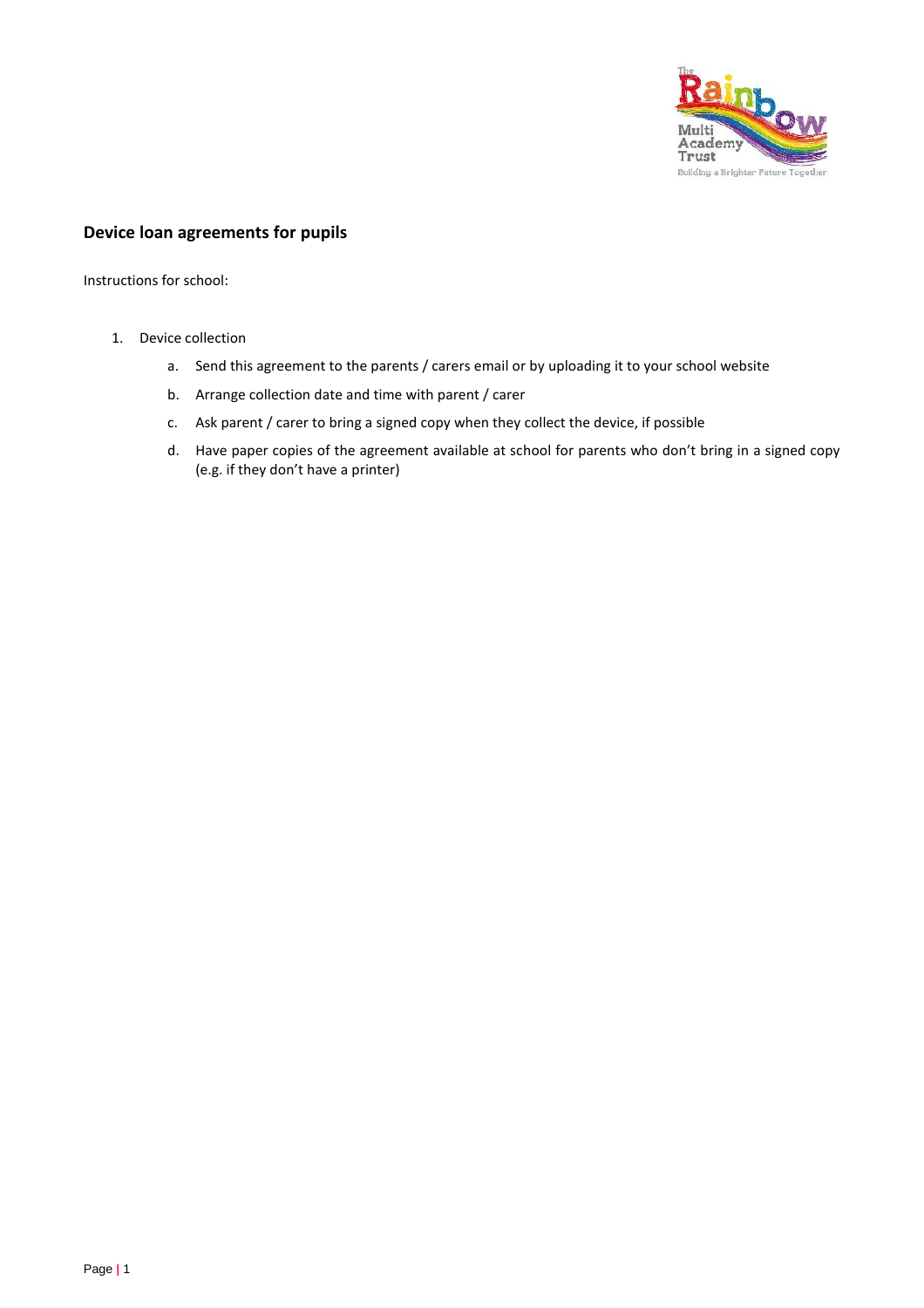

# **Device loan agreement for pupils**

#### **1. This agreement is between:**

- 1.1. The **Multi Academy Trust (MAT)**, known as The Rainbow Multi Academy Trust.
- 1.2. The **Parent / Carer**, known as [Name of parent and their address].
- 1.3. This agreement governs the use and care of devices assigned to the parent's / carer's child (the "**pupil**"). This agreement covers the period from the date the device is issued (the "**issue date**") through to the "**return date**" of the device to the school.
- 1.4. All issued equipment shall remain the sole property of the MAT and is governed by the individual school's policies.
- 1.5. The Multi Academy Trust is lending the pupil a laptop for the purpose of completing home learning.
- 1.6. This agreement sets the conditions for taking a MAT device home.

### **2. Damage / loss**

- 2.1. I understand that as the parent / carer along with the pupil are responsible for the equipment at all times whether on the school's property or not.
- 2.2. If the equipment is damaged, lost or stolen, I will immediately inform the Headteacher and I acknowledge that I am responsible for the reasonable costs requested by the school to repair or replace the equipment.
- 2.3. If the equipment is stolen, I will immediately inform the police.
- 2.4. I agree to keep the equipment in good condition and to return it to the school on their demand in the same condition as received initially from the school.
- 2.5. I will not leave the equipment unsupervised in unsecured areas.
- 2.6. I will make sure the pupil takes the following measures to protect the device:
	- 2.6.1. Keep the device in a secure place when not in use
	- 2.6.2. Ensure the device will not be left in a car or on show at home
	- 2.6.3. Food and drink will not be consumed near the device
	- 2.6.4. The device will not be lent siblings or friends unless named in the contract
	- 2.6.5. The equipment will not be left unsupervised in unsecured areas
	- 2.6.6. Ensure it is only used for completing home learning (the internet searches and usage will be remotely monitored by our contracted IT Team and school and if inappropriate use is found then the Head will be informed and the relevant school policies will then be implemented.)

#### **3. Unacceptable use**

- 3.1. I am aware that our contracted IT team and school monitors the pupil's activity on this device.
- 3.2. I agree that my child will not carry out any activity that constitutes 'unacceptable use'.
- 3.3. This includes, but is not limited to the following:

3.3.1. Using ICT or the internet to bully or harass someone else, or to promote unlawful discrimination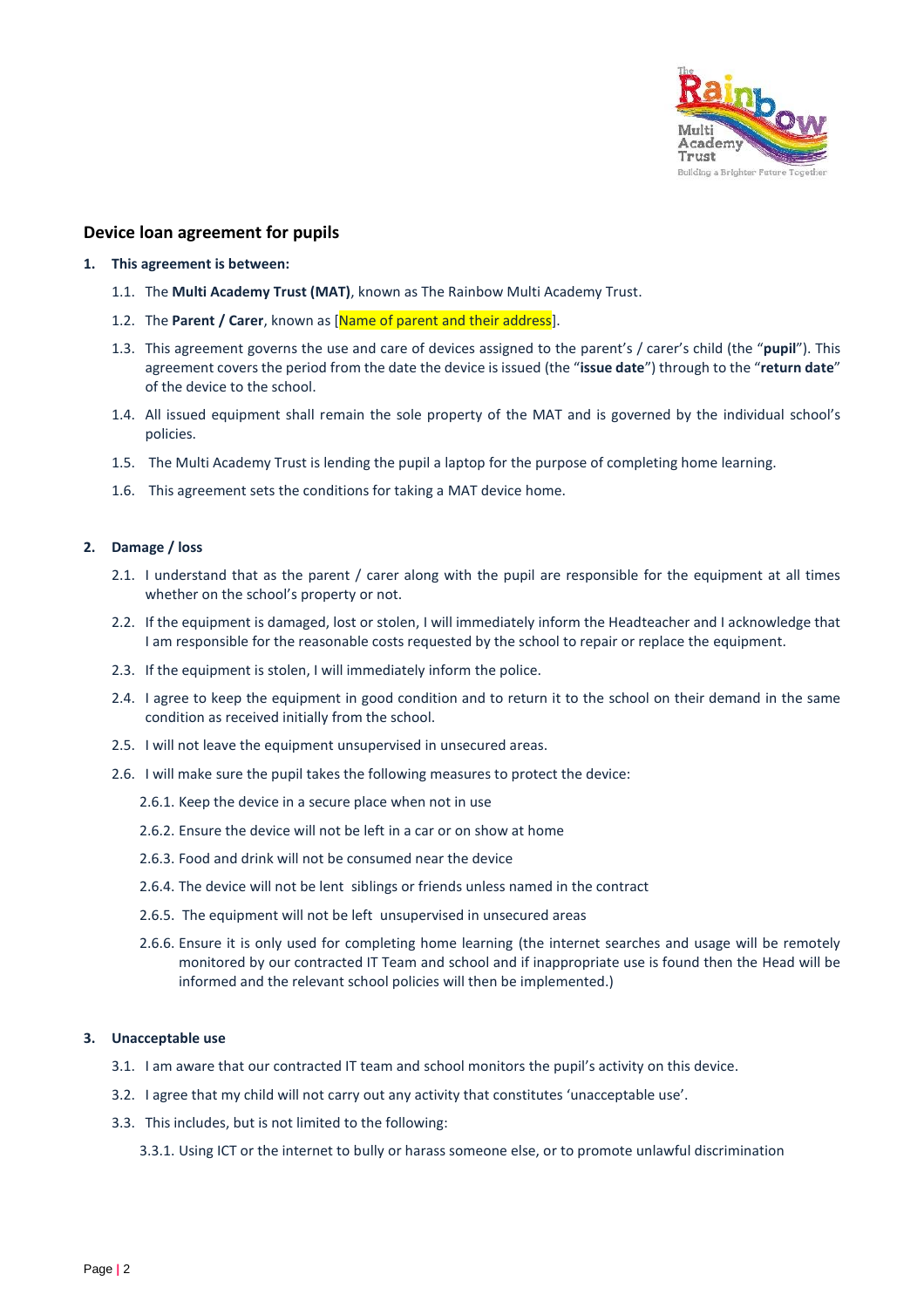

- 3.3.2. Any illegal conduct, or statements which are deemed to be advocating illegal activity
- 3.3.3. Activity which defames or disparages the school, or risks bringing the school into disrepute
- 3.3.4. Causing intentional damage to ICT facilities or materials
- 3.3.5. Using inappropriate or offensive language
- 3.3.6. Searching for inappropriate or offensive content
- 3.3.7. Using the device to take inappropriate or offensive pictures
- 3.4. I accept that the school will sanction the pupil, in line with our behaviour policy, if the pupil engages in any of the above at any time.

### **4. Personal use**

4.1. I agree that the pupil will only use this device for educational purposes and not for personal use and will not loan the equipment to any other person.

#### **5. Data protection**

- 5.1. I agree to take the following measures to keep the data on the device protected.
	- 5.1.1. Keep the equipment password-protected
	- 5.1.2. Make sure my child locks the equipment if it's left inactive for a period of time
	- 5.1.3. Make sure my child does not share the equipment among family or friends
	- 5.1.4. Bring the equipment back into school when requested for software updates etc
- 5.2. If I need help doing any of the above, I will contact the Head will seek further IT support
- 5.3. I understand that the below aspects will be undertaken automatically by the MATs contracted IT support team:
	- 5.3.1. Antivirus, anti-spyware, monitoring and filtering software updated automatically
	- 5.3.2. Updates to operating systems updated automatically

## **6. Return date**

- 6.1. I will return the device in its original condition to the school office within 5 working days of being requested to do so.
- 6.2. I will ensure the return of the equipment to the school if the pupil no longer attends the school or is failing to complete and submit home learning.